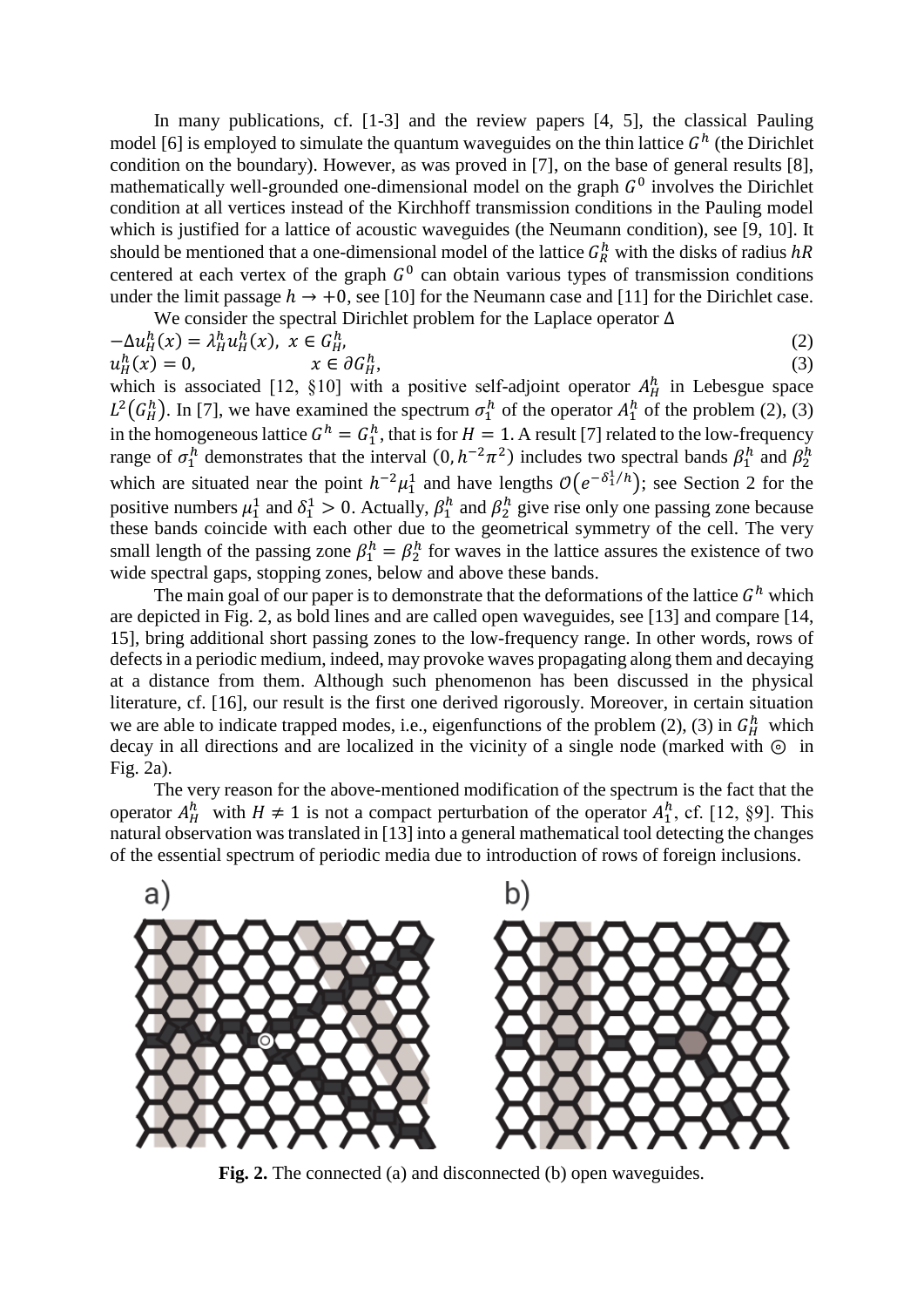### **2. The discrete spectrum of infinite tripod waveguides**

Let us consider the Dirichlet problem

$$
-\Delta w^{H}(\xi) = \mu^{H} w^{H}(\xi), \ \xi \in Y_{H}^{1},
$$
  
\n
$$
w^{H}(\xi) = 0, \qquad \xi \in \partial Y_{H}^{1}.
$$
\n(4)

The infinite waveguide  $Y_H^h$  is composed from three pointed semi-strips, see Fig. 3a. The horizontal strip  $S_H^0$  is of width  $H$  and the tilted ones  $S_h^{\pm}$  of width  $h$ . Mid-lines of  $S_H^0$  and  $S_h^{\pm}$  meet each other at the coordinate origin  $\xi = 0$  and the angles between them are  $2\pi/3$ . The junction  $Y_H^1$ , in particular with  $H = 1$ , is obtained from  $G_H^h$  by the coordinate dilation

$$
x \mapsto \xi = h^{-1}(x - \mathcal{O}) \tag{6}
$$

and the formal passage to  $h = 0$ ; here,  $\mathcal O$  is a vertex of the graph  $G^0$ .

The continuous spectrum  $\Sigma_H^{co}$  of the problem (4), (5) is the semi-axis  $[\mu_{\uparrow}(1, H), +\infty)$  with the cut-off value  $\mu_{\uparrow}(1, H) = \pi^2 \min\{1, H^{-2}\}\$ . It was verified in [7] that the discrete spectrum  $\Sigma_1^{di}$  consists of the only point  $\mu_1^1 \in (0, \pi^2)$ . It is also known, see e.g. [17], that the V-shaped waveguide shaded in Fig. 3c has a non-empty discrete spectrum in  $(0, \pi^2)$  and, hence the comparison principle [12, Theorem 10.2.2] assures the existence of an eigenvalue in  $\Sigma_H^{di}$  for H < 1. The same principle proves that the total multiplicity  $\#\Sigma_H^{di}$  is one because  $\#\Sigma_H^{di} \leq \#\Sigma_1^{di} =$ 1 for  $H < 1$ .

The case  $H > 1$  is slightly more complicated because the growth of H leads to a decrease of the cut-off value  $\mu_{\uparrow}(1, H)$  in the waveguide  $Y_H^1$ . However, in the same way as in [19] it is possible to find  $H_* > 1$  such that  $\#\Sigma_H^{di} = 1$  when  $H \in (0, H_*)$ )  $(7)$ 

The discrete spectrum is empty for  $H \ge H_*$ . In what follows we vary the width H within the interval (7) and denote the corresponding isolated eigenvalue by  $\mu_H^1 \in (0, \mu_I(1, H)).$ 

**Remark.** A result in [20] demonstrates that the problem (4), (5) in the waveguide  $Y_{H_*}^1$ with the critical width  $H_*$  has a bounded solution at the threshold spectral parameter  $\mu =$  $\mu_{\uparrow}(1, H_{*})$ . As was shown, see [7] and [11] for hexagonal lattices, this peculiar feature of the tripod causes a change of transmission conditions at the vertices of the graph  $G^0$  modeling the lattice.

The coordinate change  $\xi \mapsto H^{-1} \xi$  reveals the only point  $\mu_H^H = H^{-2} \mu_1^1$  in the discrete spectrum of the waveguide  $Y_H^H$  composed of three congruent tapered strips of width  $H \neq 1$ . The same transformation converts  $Y_1^H$  into  $Y_{1/H}^1$  and, thus,  $\mu_1^H = H^{-2} \mu_{1/H}^1$ . To keep the conclusion on the single eigenvalue we assume in this case that  $H \in (H_*^{-1}, +\infty)$ . The eigenfunction  $W_H^h$  of the problem (4), (5) in  $Y_H^h$  corresponding to the above-mentioned eigenvalue  $\mu_H^h \in$  $(0, \mu_{\uparrow}(h, H))$  has the exponential decay at infinity

$$
W_H^h(\xi) = \mathcal{O}\left(e^{-\delta_H^h |\xi|}\right), \ \delta_H^h = \sqrt{\pi^2 - \left(\mu_H^h\right)^2} > 0.
$$
\nWe assume this function in L sheaves space  $L^2(\mathcal{V}^h)$ .

We normalize this function in Lebesgue space  $L^2(Y_H^h)$ .



**Fig. 3.** The Y-shaped waveguide.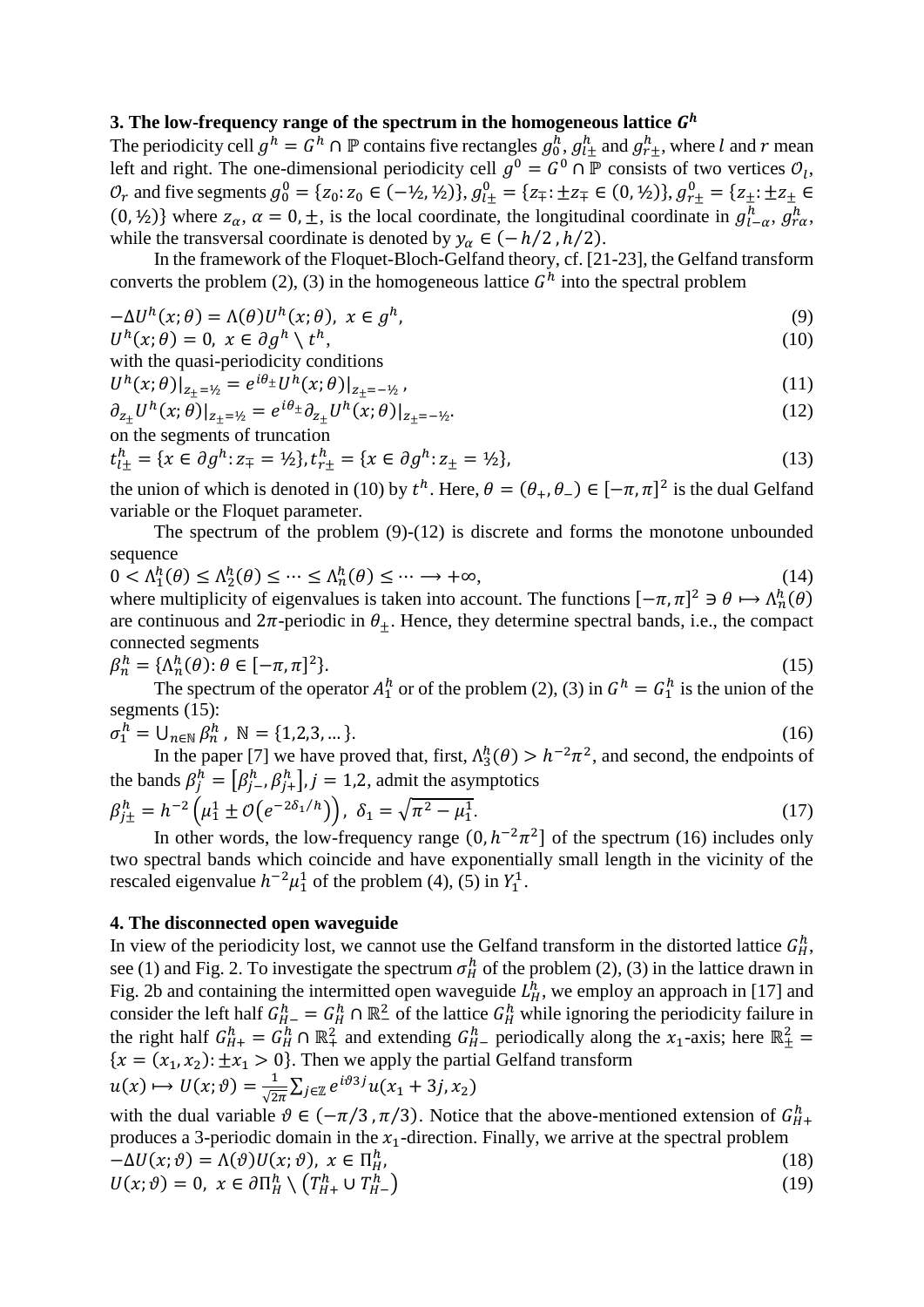in the infinite vertical truss  $\Pi_H^h = \left\{ x : |x_1| < \frac{3}{2} \right\}$  $\frac{3}{2}$ ,  $(x_1 - 3N, x_2) \in G_{H+}^{h}$  (this domain is independent of  $N \in \mathbb{N}$  and enters the shaded strip in Fig. 2b with the quasi-periodicity conditions at the truncation sets  $T_{H\pm}^h = \left\{x : x_1 = \pm \frac{3}{2}\right\}$  $\frac{3}{2}$ ,  $(x_1 - 3N, x_2) \in G_{H+}^h$ 

$$
U(x; \vartheta)|_{T_{H-}^h} = e^{i3\vartheta} U(x; \vartheta)|_{T_{H+}^h},
$$
  
\n
$$
\frac{\partial U}{\partial x_1}(x; \vartheta)|_{T_{H-}^h} = e^{i3\vartheta} \frac{\partial U}{\partial x_1}(x; \vartheta)|_{T_{H+}^h}.
$$
\n(20)

Here,  $\Lambda(\vartheta)$  is a new notation for the spectral parameter.

The variational form of the problem (18)-(21) reads

 $(\nabla U, \nabla V)_{\Pi_H^h} = \Lambda(\vartheta)(U, V)_{\Pi_H^h} \quad \forall V \in H_{0\vartheta}^1(\Pi_H^h)$ )  $(22)$ 

and gives rise [12; §10] to a positive definite self-adjoint operator  $A_H^h(\theta)$  in the Lebesgue space  $L^2(\Pi_H^h)$ . In (22),  $H^1_{0\vartheta}(\Pi_H^h)$  is the Sobolev space of functions verifying the Dirichlet condition (19) and the stable quasi-periodicity condition (20). According to [24], [25; §3] and [17], the essential spectrum  $\Sigma_{H,es}^h(\vartheta)$  of the operator  $A_H^h(\vartheta)$ , that is of the problem (22) or (18)-(21), includes the set

 $\bigcup_{n\in\mathbb{N}}\{\Lambda_n^h(3\vartheta,\theta_-):\theta_-\in[-\pi,\pi]\}\$  (23)

constructed from eigenvalues (14) but also may get the discrete spectrum  $\Sigma_{H,di}^{h}(\vartheta)$  below  $\Sigma_{H,es}^h(\vartheta)$  or inside spectral gaps in (23).

The truss  $\Pi_H^h$  has two nodes with center points  $\mathcal{O}^{\pm} = (\pm \frac{1}{2}, 0)$ , see Fig. 4a.



**Fig. 4.** The periodicity truss  $\Pi_H^h$  in the disconnected waveguide (a) and in the connected waveguide (b and c).

By the coordinate dilation (6), these nodes turn into the infinite tripod waveguide  $Y_H^1$  and its mirror reflection. The number  $h^{-2}\mu_H^1$  and the functions  $W_{H\pm}^h(x) = \chi^h(x - \mathcal{O}^{\pm})w_H^1(\xi^{\pm})$  with an appropriate cut-off function  $\chi^h$ , see Section 6, are perfect approximations for the eigenvalue  $\Lambda^h_{\pm}(\vartheta)$  and the eigenfunction  $U^h_{\pm}(x;\vartheta)$  of the problem (18)-(21). According to (8), the couple  $\{h^{-2}\mu_H^1, W_{H\pm}^h\}$  leaves the exponentially small discrepancy in h in the differential equation (18) and satisfies the relations (19)-(21) in full. In Section 6 we will demonstrate that this evidence provides the approximation estimates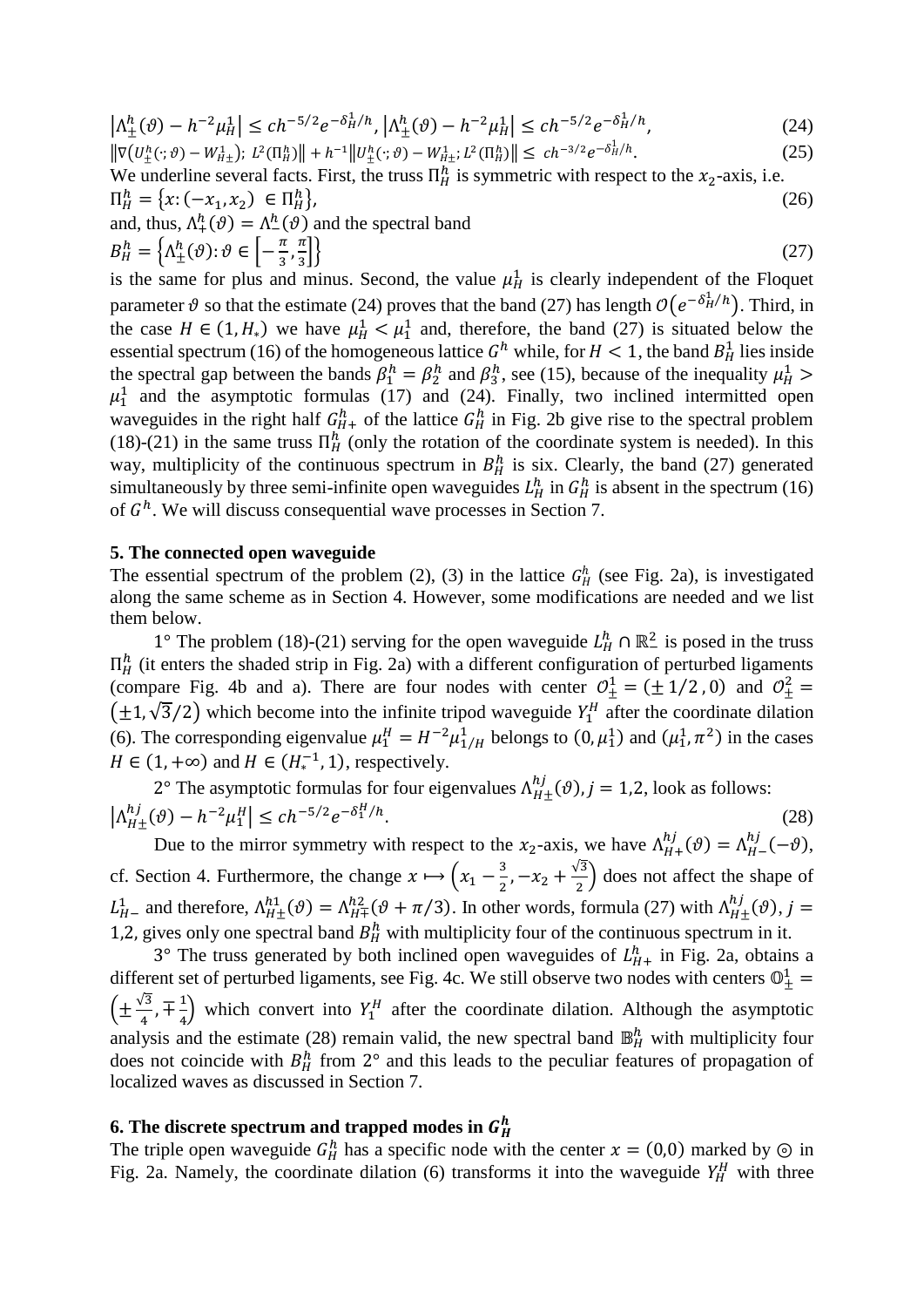outlets of equal width H. The eigenvalue in the discrete spectrum of  $Y_H^H$  satisfies the relations  $H^{-2}\mu_1^1 = \mu_H^H < \mu_1^H < \mu_1^1$  for  $H \in (1, H_*$  $),$  (29)  $H^{-2}\mu_1^1 = \mu_H^H > \mu_1^H > \mu_1^1$  for  $H \in (H_*^{-1})$  $, 1).$  (30)

Thus, in the case (29) the point  $h^{-2}\mu_H^H$  stays below the essential spectrum of the lattice  $G_H^h$  but in the case (30) it belongs to the spectral gap between the bands  $\beta_3^h$  and  $B_H^h$ ,  $\mathbb{B}_H^h$  described above.

Let us outline the standard scheme to prove the existence of an eigenvalue  $\Lambda_{H\odot}^{h}$  in the discrete spectrum of the problem (2), (3). The Hilbert space  $\mathcal{H}_H^h = H_0^1(G_H^h)$  consisting of functions in the Sobolev space  $H^1(G_H^h)$  which enjoy the Dirichlet condition (3), is equipped with the scalar product

$$
\langle u_H^h, v_H^h \rangle = \left( \nabla u_H^h, \nabla v_H^h \right)_{G_H^h} + h^{-2} \left( u_H^h, v_H^h \right)_{G_H^h},\tag{31}
$$

where  $\nabla = \text{grad}$  and (,)  $_{G_H^h}$  is the natural scalar product in the Lebesgue space  $L^2(G_H^h)$ . Instead of the unbounded operator  $A_H^h$  in Section 1, the identity

$$
\langle \mathcal{A}_H^h u_H^h, v_H^h \rangle = \left( u_H^h, v_H^h \right)_{G_H^h} \quad \forall u_H^h, v_H^h \in \mathcal{H}_H^h \tag{32}
$$

gives us the positive definite symmetric and continuous, therefore, self-adjoint operator  $\mathcal{A}_{H}^{h}$  in  $\mathcal{H}^h_H.$ 

By the definitions (31) and (32), the variational formulation  
\n
$$
\left(\nabla u_H^h, \nabla v_H^h\right)_{G_H^h} = \lambda_H^h \left(u_H^h, v_H^h\right)_{G_H^h} \quad \forall v_H^h \in \mathcal{H}_H^h
$$
\n(33)

of the problem (2), (3) becomes the abstract equation  $\mathcal{A}_H^h u_H^h = \kappa_H^h u_H^h$  in  $\mathcal{H}_H^h$ with a new spectral parameter

$$
\kappa_H^h = \left(h^{-2} + \lambda_H^h\right)^{-1}.\tag{34}
$$

The norm of  $\mathcal{A}_{H}^{h}$  is smaller than one and, hence, its spectrum  $\mathcal{S}_{H}^{h}$  belongs to [0,1]. The relations (29) and (30) demonstrate that a  $Ch^2$ -neighborhood of the point  $\mathcal{K}_H^h = h^2 (1 + \mu_H^H)^{-1}$ (35)

is free of the essential spectrum  $S_H^{h,es}$  of  $\mathcal{A}_H^h$ . However, the well-known formula, see e.g. [12; §6.1],

$$
dist(\mathcal{K}_H^h, \mathcal{S}_H^h) = ||(\mathcal{A}_H^h - \mathcal{K}_H^h)^{-1}; \mathcal{H}_H^h \to \mathcal{H}_H^h||^{-1}
$$
  
shows that, under the condition  

$$
||\mathcal{A}_H^h u_H^h - \mathcal{K}_H^h u_H^h; \mathcal{H}_H^h|| \le Ch^{3/2} e^{-\delta/h} ||u_H^h; \mathcal{H}_H^h||, \delta > 0,
$$
 (36)

there exists an eigenvalue 
$$
\kappa_{H\odot}^h
$$
 of  $\mathcal{A}_H^h$  such that  
\n $|\kappa_{H\odot}^h - \mathcal{K}_H^h| \le ch^{3/2} e^{-\delta/h} \implies |\lambda_{H\odot}^h - h^{-2} \mu_1^1| < ch^{-5/2} e^{-\delta/h}$ . (37)

The last estimate follows from (35).  
\n
$$
\sum_{i=1}^{n} a_i
$$

Let us build a function 
$$
\mathcal{U}_H^h
$$
 which satisfies (36), namely  
\n
$$
\mathcal{U}_H^h(x) = \chi^h(x) w_H^H(h^{-1}x),
$$
\n(38)

where 
$$
\chi^h
$$
 is a smooth cutoff function,

$$
\chi^h(x) = 1 \text{ for } |x| < 1 - 4h, \chi^h(x) = 0 \text{ for } |x| > 1 - 2h. \tag{39}
$$
\nWe easily derive the estimate

$$
\left\| \mathcal{U}_H^h; \mathcal{H}_H^h \right\|^2 \ge 2h(1 + \mu_H^H),
$$
\n(40)  
\nwhere formulas 
$$
\left\| w_H^h; L^2(Y_H^H) \right\| = 1
$$
 and 
$$
mes_2 supp(\chi^h) \ge 2h
$$
 were taken into account.

where formulas  $\|w_H^h\|$  $(Y_H^L)$  $\Vert H \Vert = 1$  and  $mes_2 supp \ (\chi)$ Furthermore, using a definition of the norm in Hilbert space, we derive

$$
\left\| \mathcal{A}_{H}^{h} \mathcal{U}_{H}^{h} - \mathcal{K}_{H}^{h} \mathcal{U}_{H}^{h}; \mathcal{H}_{H}^{h} \right\| = \sup \left| \langle \mathcal{A}_{H}^{h} \mathcal{U}_{H}^{h} - \mathcal{K}_{H}^{h} \mathcal{U}_{H}^{h}, \mathcal{V}_{H}^{h} \rangle \right| =
$$
\n
$$
h^{2} (1 + \mu_{H}^{H})^{-1} \sup \left| \left( \nabla \mathcal{U}_{H}^{h}, \nabla \mathcal{V}_{H}^{h} \right)_{G_{H}^{h}} - h^{-2} \mu_{H}^{H} \left( \mathcal{U}_{H}^{h}, \mathcal{V}_{H}^{h} \right)_{G_{H}^{h}} \right| =
$$
\n
$$
h^{2} (1 + \mu_{H}^{H})^{-1} \sup \left| \left( \Delta \mathcal{U}_{H}^{h} + h^{-2} \mu_{H}^{H} \mathcal{U}_{H}^{h}, \mathcal{V}_{H}^{h} \right)_{G_{H}^{h}} \right|.
$$
\n(41)